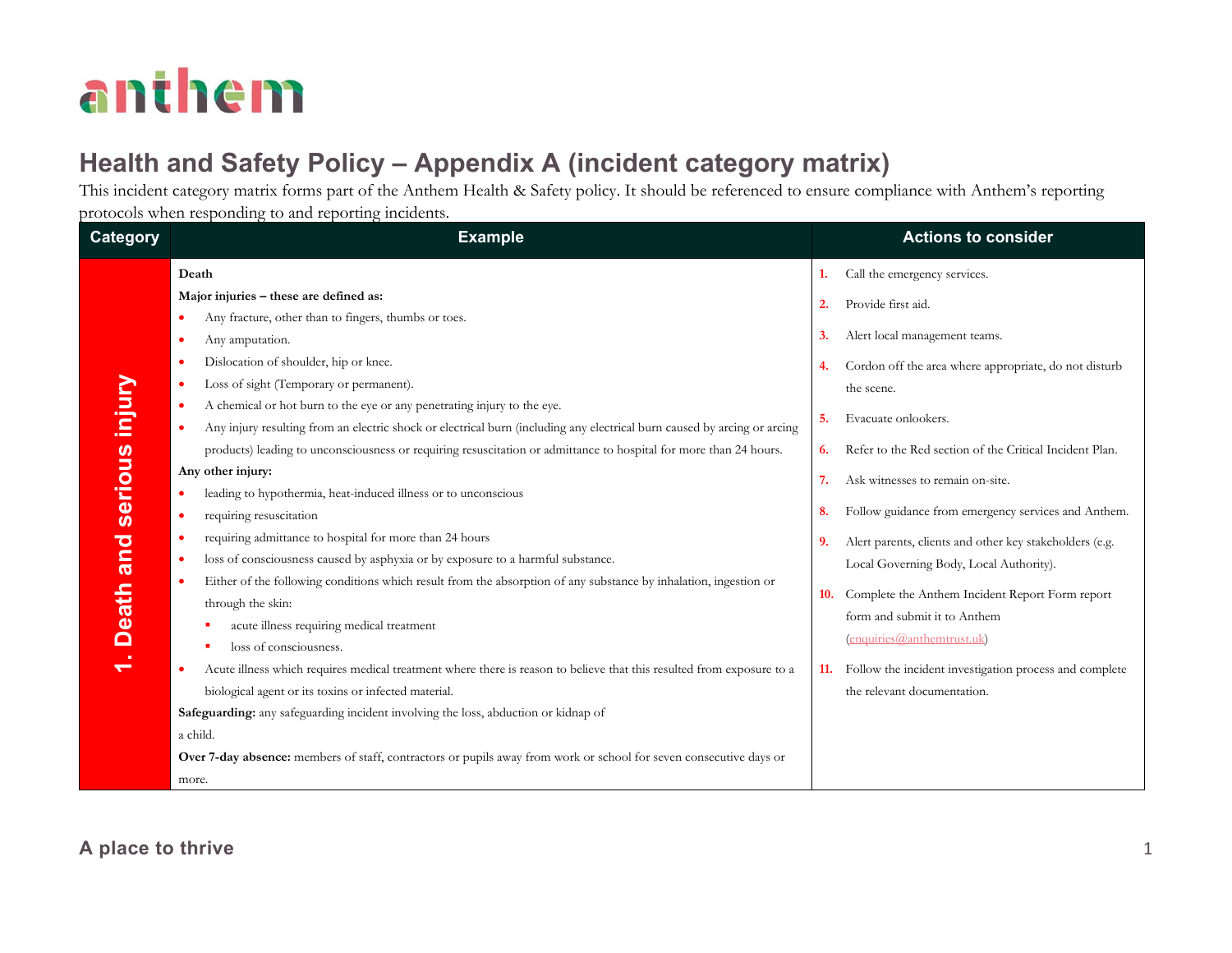# anthem

| <b>Category</b>                                | <b>Example</b>                                                                                                                                                                                                                                                                                                                                                                                                                                                                                                                                                                                                                                                                                                                                                                                                                                                                                                                                                                                                                                                     | <b>Actions to consider</b>                                                                                                                                                                                                                                                                                                                                                                                                                                                                                                                                 |
|------------------------------------------------|--------------------------------------------------------------------------------------------------------------------------------------------------------------------------------------------------------------------------------------------------------------------------------------------------------------------------------------------------------------------------------------------------------------------------------------------------------------------------------------------------------------------------------------------------------------------------------------------------------------------------------------------------------------------------------------------------------------------------------------------------------------------------------------------------------------------------------------------------------------------------------------------------------------------------------------------------------------------------------------------------------------------------------------------------------------------|------------------------------------------------------------------------------------------------------------------------------------------------------------------------------------------------------------------------------------------------------------------------------------------------------------------------------------------------------------------------------------------------------------------------------------------------------------------------------------------------------------------------------------------------------------|
| 2. Dangerous<br>occurrences                    | Lifting machinery: the collapse, overturning or failure of any load-bearing part of lifts or lifting equipment.<br>Overhead electric lines: any unintentional incident in which plant, equipment or people come into contact with<br>overhead power lines.<br>Electrical short circuit: short circuit or overloading followed by fire or explosion.<br><b>Collapse of scaffold:</b> the complete or partial collapse of scaffold.<br>Collapse of building or structure: any unattended collapse or partial collapse of any building: under construction,<br>reconstruction, alteration or demolition.<br>Vehicle strike: any vehicle striking a building that Anthem own, leases or occupies.<br>Explosion or fire: an explosion or fire occurring in any plant or premises which results in the evacuation of the premises<br>and the attendance of the fire service.<br><b>Escape of substances:</b> the accidental release or escape of any substance in a quantity sufficient to cause death, major<br>injury or any other damage to the health of any person. | Evacuate the danger zone<br>Call the emergency services<br>2.<br>Provide first aid<br>3.<br>Alert local management teams<br>Cordon off the area where appropriate, do not disturb<br>5.<br>the scene<br>Follow guidance from emergency services and Anthem<br>6.<br>Alert the insurance company (where applicable)<br>7.<br>Alert parents, clients and other key stakeholders (e.g.<br>8.<br>Local Governing Body, Local Authority)<br>Complete the Anthem Incident Report Form report<br>9.<br>form and submit it to Anthem<br>(enquiries@anthemtrust.uk) |
| reportable<br><b>Serious</b><br>incidents<br>က | Staff or Pupil taken from school/Anthem to hospital: any incident involving an individual being taken to hospital by<br>ambulance or other means in connection with an incident that has occurred whilst in the care of Anthem.<br>Attendance of emergency services: fire service, ambulance or police presence under emergency 'blue light' situation.<br>School trip incident: any incident on a school trip involving the emergency services that is not covered within category<br>one or two.<br>Emergency within a swimming pool: any incident in a swimming pool.<br>Road traffic accident whilst driving on company business.                                                                                                                                                                                                                                                                                                                                                                                                                              | Call the relevant emergency services; and deal with the<br>incident (e.g. provide first aid).<br>Alert local management teams where necessary.<br>2.<br>Alert parents where appropriate.<br>3.<br>Complete the Anthem Incident Report Form report<br>4.<br>form and submit it to Anthem<br>(enquiries@anthemtrust.uk)<br>Follow the incident investigation process and complete<br>5.<br>the relevant documentation.                                                                                                                                       |